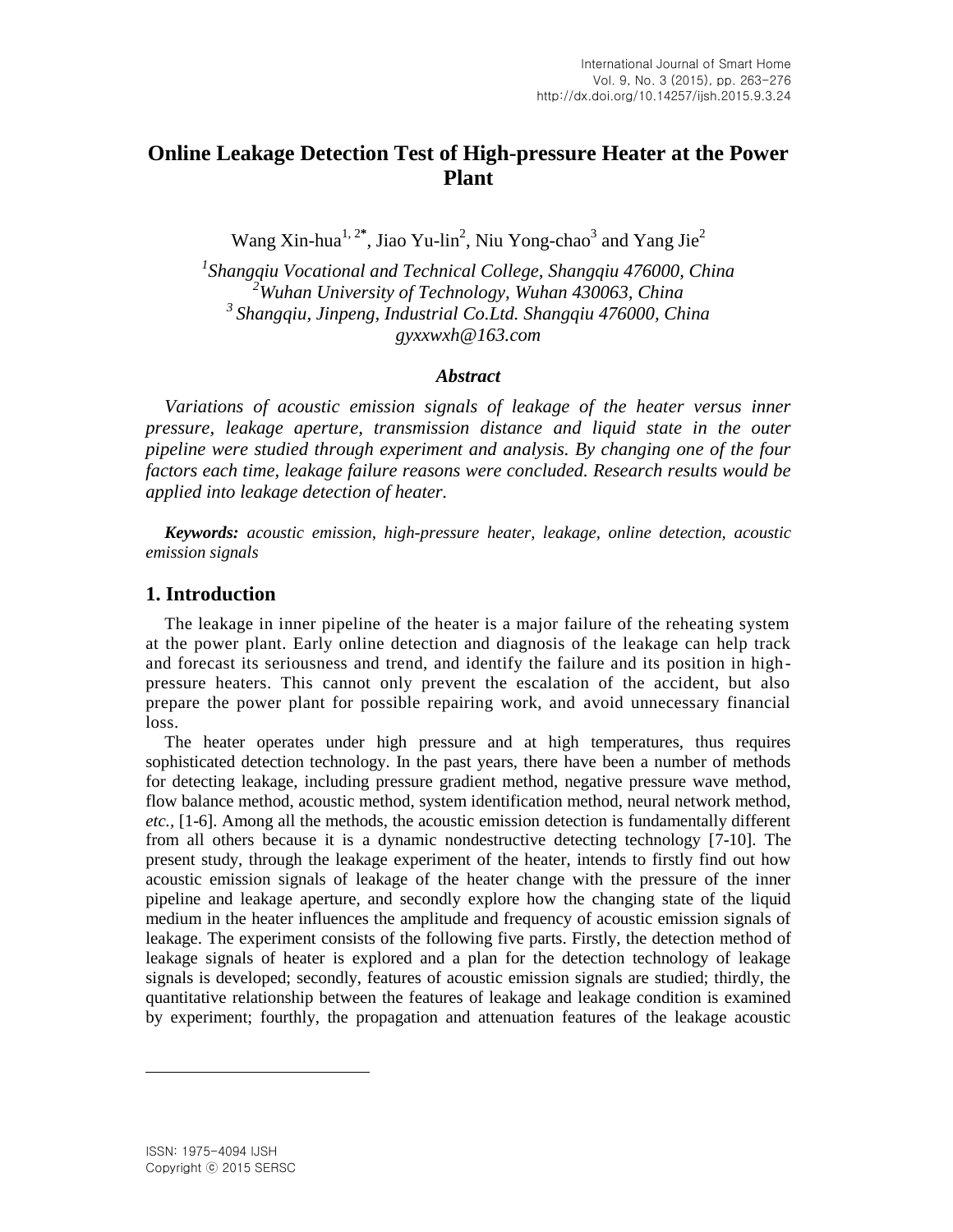emission signals are explored by experiment; finally, the technology for the localization of leakage spot is studied..

## **2. Online Detection System Design**

Acoustic emission detection system and device of pipeline leakage consists of two parts, one is online detection system, and the other is simulation system.

(1) Online detection system of acoustic emission leakage

Hardware included sensor, pre-amplifier, signal acquisition card, device and data processing and analysis system. The signal acquisition card was the AEDSP2 32 /16 made in U.S. The sensor was the single-ended broadband R15, produced by PAC, with the band ranging from  $50kHz$   $\sim$  1MH. The pass-band fluctuation was smaller than 30d and its sensitivity was 120 db. To make the sensor the pipeline fit, coupling agent was smeared on the surface of the sensor and a magnetic installation seat was used to ensure the tightness.



Figure 1. Online Detection System of Acoustic Emission Leakage

Yet, it is still impossible to directly detect the initial acoustic emission signals from the source. So, analyzing acoustic emission signals collected by sensors is the most effective way<br>the aktive initial converts emission signals to obtain initial acoustic emission signals.

(2) Simulation system of heater leakage

The structure of the heater and its working principles are quite complex. To facilitate the research, only heat transfer and leakage were simulated. Heat transfer occurred between the input water and the stream. For leakage simulation, the pressure of the input water and that of the stream were adjusted to cause pressure difference in order to crack the pipeline. Acoustic emission sensor, preamplifier and acoustic emission detector were connected to detect and analyze acoustic emission signals of leakage. Simulation system of heater leakage is shown in Figure 2.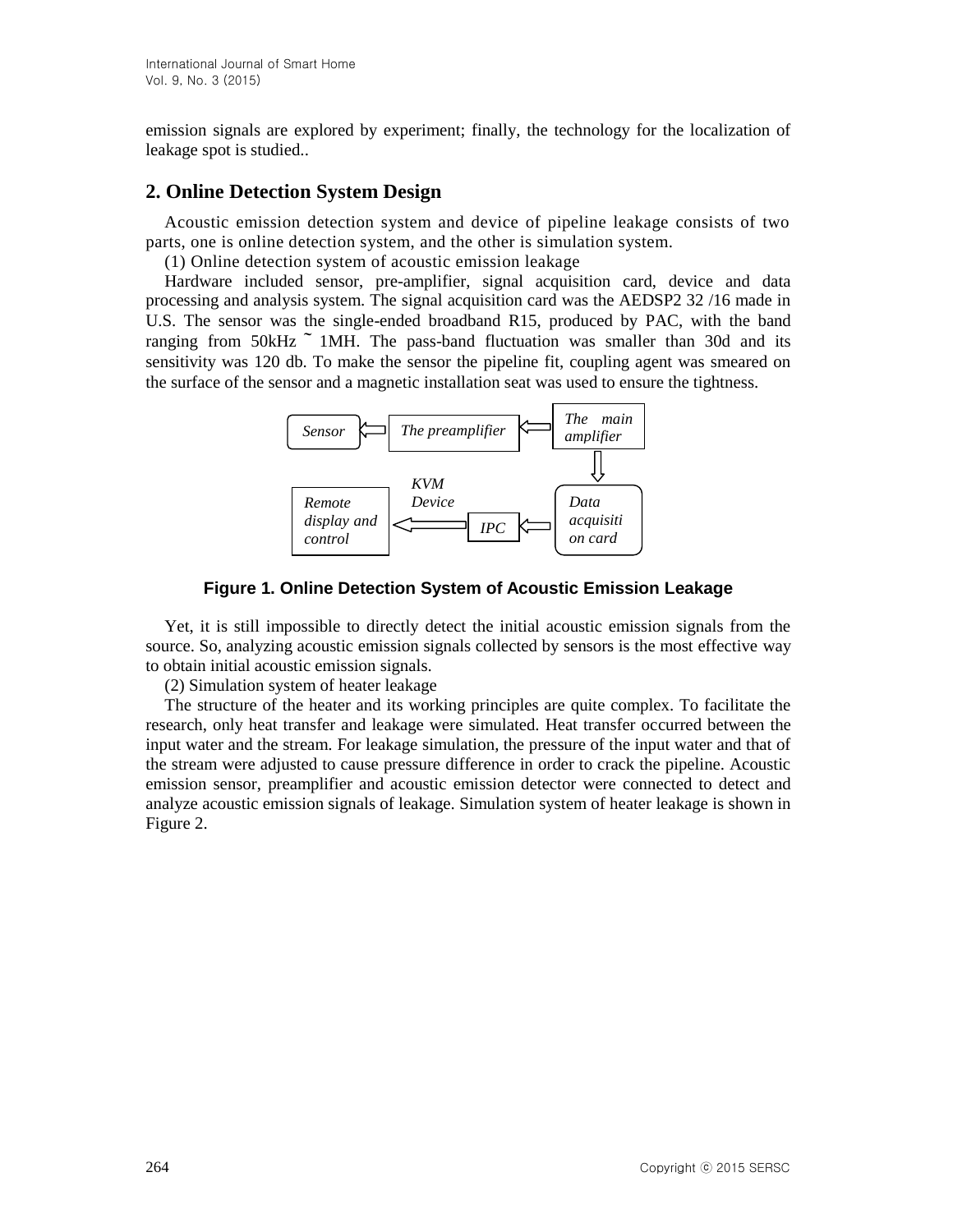

**Figure 2. Simulation System of Pipeline Leakage**

## **3. Calculation Model**

(1)Thermodynamic calculation

The high-pressure heater is a kind of heat exchanger with pipelines providing its heat transfer surface. The main forms of heat transfer are convection, heat conduction, etc. where hot liquid and cold liquid are separated by the pipe wall and heat transfers from the former to the latter as the hot liquid flows through the pipe. The cold liquid of the high-pressure heater is water which flows in the pipeline while the hot liquid is steam, i.e., the steam extracted from turbine, which flows outside the pipeline. The highpressure heater has several heat transfer section including superheat steam cooling section, saturated steam condensation section, and liquid water cooling section. In these sections, the hot liquid exists in different forms involving superheat steam, saturated steam and liquid water [11-13].

In calculating heat transfer in the simple condensation section of the high-pressure heater, the transferred heat  $Q$  is calculated by equation  $(1)$ :

$$
Q = G(h_2 - h_1) \times 10^3 = D(H_1 - H_2)\eta \times 10^3
$$
  
(1)  
In (1):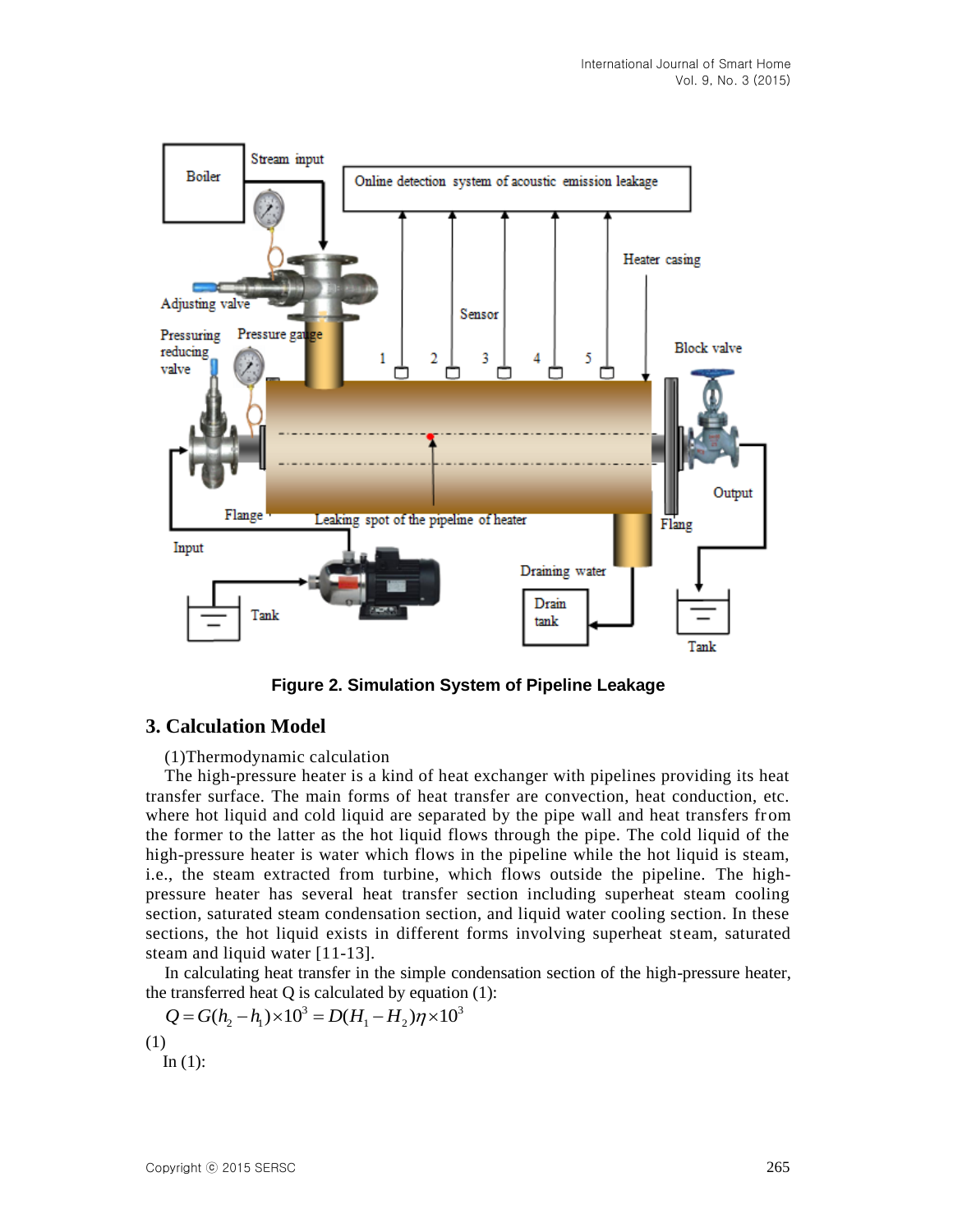| Table 1. Thermodynamic Calculation Table of the Simulation Test Bench of the<br><b>Heater</b> |  |  |  |  |  |  |
|-----------------------------------------------------------------------------------------------|--|--|--|--|--|--|
|                                                                                               |  |  |  |  |  |  |

|                                                                                                                                                                      |                                                     |               | Q is transferred heat (W); G is flow rate of feedwater (kg / s); $h_1$ and $h_2$ are the enthalpy                                                                                                                                                                                                        |         |                                                |  |
|----------------------------------------------------------------------------------------------------------------------------------------------------------------------|-----------------------------------------------------|---------------|----------------------------------------------------------------------------------------------------------------------------------------------------------------------------------------------------------------------------------------------------------------------------------------------------------|---------|------------------------------------------------|--|
| of the feedwater inlet and outlet respectively ( <i>kJ/kg</i> ); D is flow rate of steam ( <i>kg/s</i> ); H <sub>1</sub>                                             |                                                     |               |                                                                                                                                                                                                                                                                                                          |         |                                                |  |
|                                                                                                                                                                      |                                                     |               | and $H_2$ are the enthalpy of the steam inlet and the feedwater outlet respectively (kJ/kg); $\eta$                                                                                                                                                                                                      |         |                                                |  |
| 15].                                                                                                                                                                 |                                                     |               | is the heat radiation coefficient in consideration of the radiation from the heater's outside<br>surface to the atmosphere. It is multiplied by the transferred heat of the pipe wall next to the<br>steam of hot liquid, which makes $0.97 \degree 0.99$ from which the present study selects 0.97 [14- |         |                                                |  |
| The detailed data of thermodynamic calculation is shown in Table 1.<br>Table 1. Thermodynamic Calculation Table of the Simulation Test Bench of the<br><b>Heater</b> |                                                     |               |                                                                                                                                                                                                                                                                                                          |         |                                                |  |
| Name                                                                                                                                                                 | Symb<br><sub>o</sub> l                              | Unit          | Formula                                                                                                                                                                                                                                                                                                  | Value   | <b>Notes</b>                                   |  |
| Diameter of<br>pipelines                                                                                                                                             | $d_{\scriptscriptstyle o}/d_{\scriptscriptstyle i}$ | mm/mm         | Selection                                                                                                                                                                                                                                                                                                | 22/18   |                                                |  |
| Feedwater<br>pressure                                                                                                                                                | $p_{w}$                                             | <b>MPa</b>    | Preset pressure                                                                                                                                                                                                                                                                                          | 0.7     |                                                |  |
| Temperature<br>of feedwater<br>inlet                                                                                                                                 | $t_{1}$                                             | $\mathcal{C}$ | Preset temperature                                                                                                                                                                                                                                                                                       | 25      |                                                |  |
| Enthalpy of<br>feedwater inlet                                                                                                                                       | $h_{\scriptscriptstyle 1}$                          | kJ/kg         | Obtained from checking<br>records according to<br>feedwater temperature<br>and pressure                                                                                                                                                                                                                  | 105.48  |                                                |  |
| Feedwater<br>speed                                                                                                                                                   | V                                                   | m/s           | Selection                                                                                                                                                                                                                                                                                                | 15      | $5 - 20$                                       |  |
| Flow rate of<br>feedwater                                                                                                                                            | $\,G\,$                                             | kg/s          | $G = \rho V A = \frac{1}{4} \rho V \pi d_i^2$                                                                                                                                                                                                                                                            | 3.8151  | The diameter<br>of the<br>pipeline is<br>18mm. |  |
| Flow rate of<br>steam                                                                                                                                                | D                                                   | kg/s          | Original data                                                                                                                                                                                                                                                                                            | 0.028   |                                                |  |
| Steam<br>temperature                                                                                                                                                 | $T_1^{'}$                                           | $\hat{C}$     | Original data                                                                                                                                                                                                                                                                                            | 170     | $169 - 172$                                    |  |
| Steam<br>pressure                                                                                                                                                    | $p_{1}$                                             | <b>MPa</b>    | Original data                                                                                                                                                                                                                                                                                            | 0.7     |                                                |  |
| Enthalpy of<br>steam inlet                                                                                                                                           | $H_{\scriptscriptstyle 1}$                          | kJ/kg         | Obtained from checking<br>records according to<br>steam temperature and<br>pressure                                                                                                                                                                                                                      | 2775.36 |                                                |  |
| Steam<br>pressure after<br>opening the<br>throttle                                                                                                                   | $p_{1}$                                             | <b>MPa</b>    | Preset pressure                                                                                                                                                                                                                                                                                          | 0.2     |                                                |  |
| Steam                                                                                                                                                                | $T_{1}$                                             | $\mathcal{C}$ | Enthalpy unchanged                                                                                                                                                                                                                                                                                       | 153.04  |                                                |  |
| 266                                                                                                                                                                  |                                                     |               |                                                                                                                                                                                                                                                                                                          |         | Copyright © 2015 SERSC                         |  |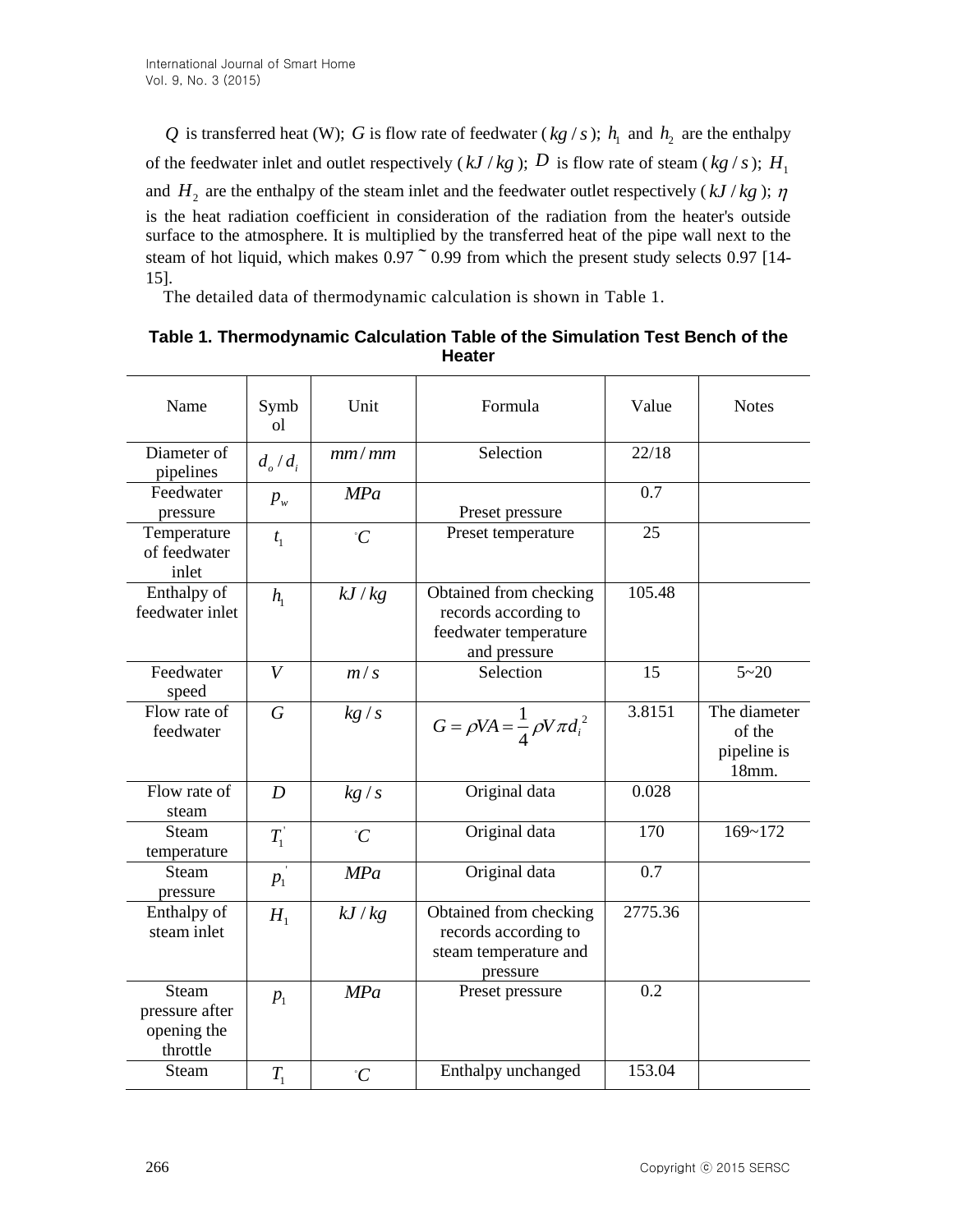| temperature<br>after opening<br>the throttle                 |                  |               | despite opening the<br>throttle. Obtained from<br>checking records<br>according to the<br>enthalpy              |          |                                                                      |
|--------------------------------------------------------------|------------------|---------------|-----------------------------------------------------------------------------------------------------------------|----------|----------------------------------------------------------------------|
| Latent heat<br>from<br>vaporization                          |                  | kJ/kg         | $H_{g} - H_{l}$                                                                                                 | 2104.13  | Steam<br>temperature<br>is $153.04^{\circ}C$                         |
| Enthalpy of<br>draining water<br>outlet                      | H <sub>2</sub>   | kJ/kg         | $H_1 - H_2 = H_{\rm g} - H_{\rm l}$                                                                             | 671.23   |                                                                      |
| Temperature<br>of draining<br>water                          | $T_{2}$          | $\hat{C}$     | Obtained from checking<br>enthalpy records<br>according to $H_2$ and $p_1$                                      | 120.21   |                                                                      |
| Enthalpy of<br>feedwater<br>outlet                           | h <sub>2</sub>   | kJ/kg         | $h_2 = h_1 + \frac{Q}{G \times 10^3}$                                                                           | 114.65   |                                                                      |
| Temperature<br>of feedwater<br>outlet                        | t <sub>2</sub>   | $\mathcal{C}$ | Obtained from checking<br>enthalpy records<br>according to $h_2$ and $p_w$                                      | 27.19    |                                                                      |
| Average<br>temperature of<br>feedwater                       | $t_f$            | $\hat{C}$     | $t_f = \frac{t_1 + t_2}{2}$                                                                                     | 26.095   |                                                                      |
| Average<br>temperature<br>difference of<br>logarithm         | $\Delta t_m$     | $\mathcal{C}$ | $\Delta t_m = \frac{\Delta t_{\text{max}} - \Delta t_{\text{min}}}{\ln \frac{\Delta t_{\text{max}}}{\Delta t}}$ | 109.599  | $\Delta t_{\text{max}} = T_2 - t_2$<br>$\Delta t_{\min} = T_1 - t_1$ |
| Saturation<br>temperature<br>and steam                       | $T_{\rm s}$      | $\mathcal{C}$ |                                                                                                                 | 120.21   | <b>Steam</b><br>pressure is<br>0.2 MP <sub>a</sub>                   |
| Temperature<br>of the steam<br>side wall                     | $t_{w}$          | $\hat{C}$     | $t_{w} = T_s - 0.4 \Delta t_{m}$                                                                                | 76.371   |                                                                      |
| Average<br>temperature of<br>steam liquid<br>membrane        | $t_M$            | $\hat{C}$     | $t_M = \frac{1}{2}(T_s + t_w)$                                                                                  | 98.291   |                                                                      |
| Coefficient                                                  | $\boldsymbol{B}$ |               | Select from table 5-1 in<br>literature [1]                                                                      | 2188.892 |                                                                      |
| Heat transfer<br>coefficient of<br>steam to the<br>pipe wall | $\alpha_{1}$     |               | $\alpha_{1}$<br>$= 0.5894 B_4 \sqrt{\frac{t}{n d_0(T_s - t_w)}}$                                                | 8827.735 |                                                                      |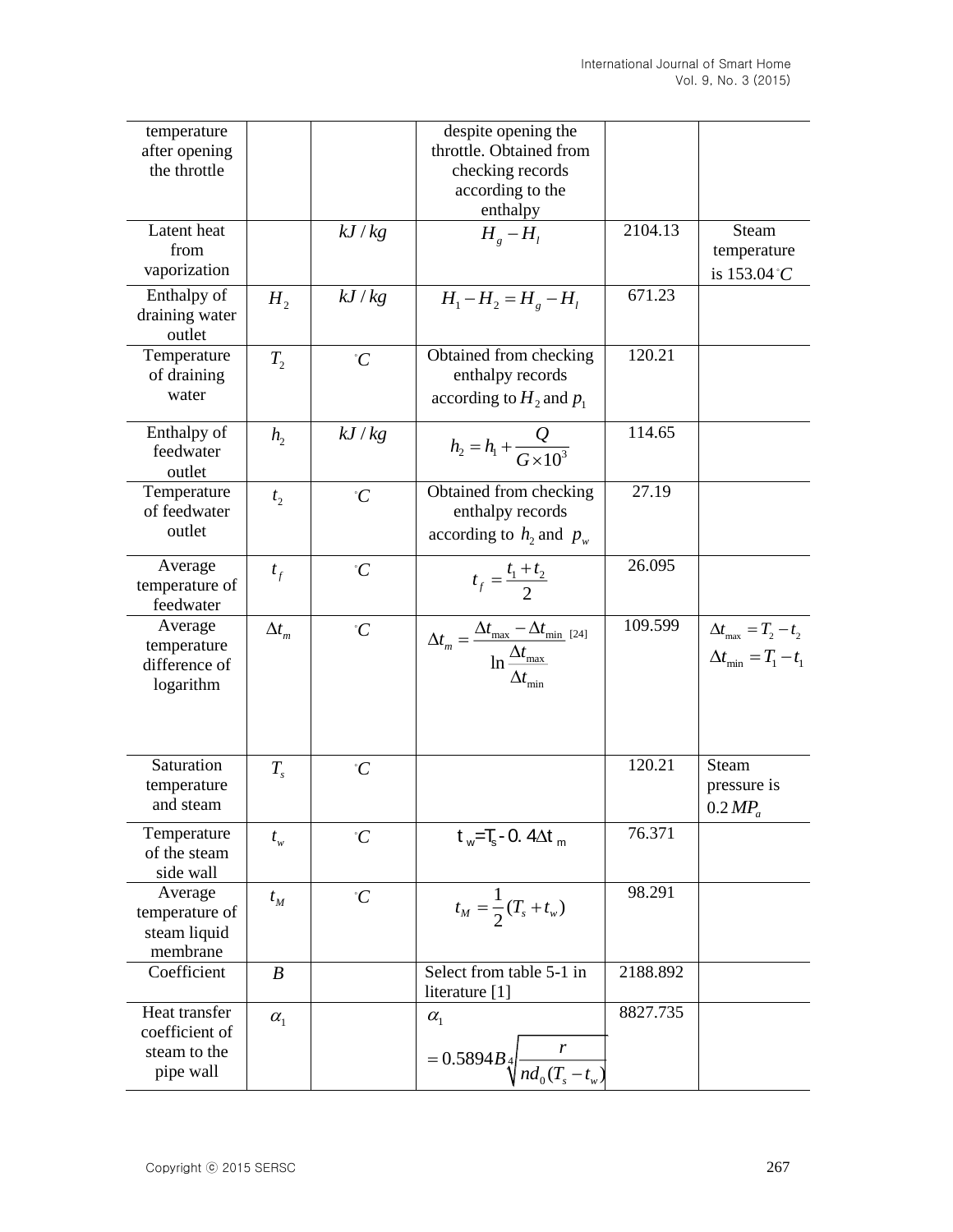| Kinematic<br>viscosity of<br>water inside<br>pipelines                     | $\mathcal{V}$    | $m^2/s$                     | Obtained from checking<br>records according<br>to $t_f$ and $p_w$                                                                         | $0.8708\times10$     |                                           |
|----------------------------------------------------------------------------|------------------|-----------------------------|-------------------------------------------------------------------------------------------------------------------------------------------|----------------------|-------------------------------------------|
| Reynolds<br>number of<br>flow inside<br>pipelines                          | $R_{\rho}$       |                             | $R_e = \frac{d_i w}{v}$                                                                                                                   | $3.101 \times 10^5$  |                                           |
| Thermal<br>conductivity<br>of water inside<br>pipelines                    | $\lambda$        | $W/(m^2 \cdot {^{\circ}C})$ | Obtained from checking<br>records according to<br>literature [1] based on<br>$t_{f}$                                                      | $61.04\times10^{-2}$ |                                           |
| Prandtl<br>number                                                          | $P_{r}$          |                             | Obtained from checking<br>records                                                                                                         | 5.9555               |                                           |
| Individual heat<br>transfer<br>coefficient of<br>the pipe wall<br>to water | $\alpha_{2}$     |                             | $\alpha_2 = 0.023 \frac{\lambda}{d} R_e^{0.8} P_r^{0.4}$                                                                                  | 39375.18             |                                           |
| Thermal<br>conductivity<br>of the pipe<br>wall                             | $\lambda$        | $W/(m^2 \cdot C)$           | Select from table 5-2 in<br>literature [3]                                                                                                | 50.7                 |                                           |
| Overall-heat-<br>transfer<br>coefficient                                   | $\boldsymbol{k}$ |                             | $k =$<br>$\frac{1}{\alpha_1} + \frac{\delta}{\lambda} + \frac{1}{\alpha_2} \left( \frac{d_0}{d} \right) + R \left( \frac{d_0}{d} \right)$ | 5441.585             | R is fouling<br>resistance-<br>Negligible |
| Length of the<br>heat exchange<br>tube                                     | l                | $\mathfrak{m}$              | $l = \frac{Q}{k \pi d_0 \Delta t_m}$                                                                                                      | 1.39                 |                                           |

(1) Strength test

Equation (2) is used to test pipeline strengthen:

$$
P = 2sR/D
$$
 (2)

In (2), P is test pressure (MPa); s is nominal wall thickness of steel pipes (mm); D is nominal outside diameter of the pipes; R is permissible stress which is set as 60% of the yield point (MPa).

For heat exchange tube:

$$
P=2sR/D = \frac{2 \times 2mm \times 245MPa \times 0.6}{22mm} = 44.55MPa < 0.7MPa
$$
 (3)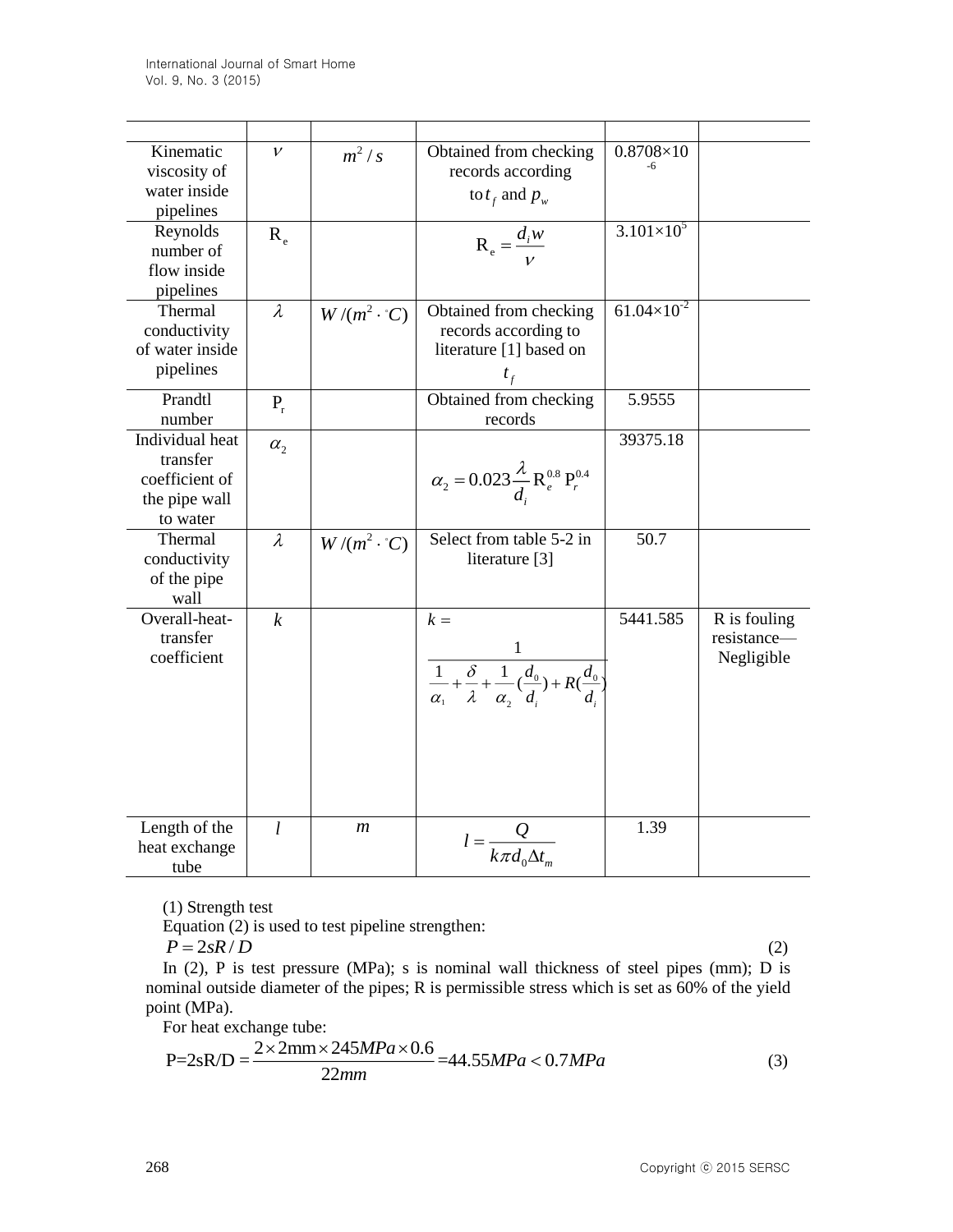For carbon steel No. 20, R=245MPa. The result meets the requirement for the strength. For the outside shell:

$$
P=2sR/D=\frac{2\times7mm\times245MPa\times0.6}{219mm}=9.39MPa<0.2MPa
$$
\n(4)

The result meets the requirement.

Strength test of the leaking spot

Many parts of the machine have holes, rounded corners and grooves like threads necessary for their structure and application. If exerted external force, the area near these holes, rounded corners and grooves will face growing stress which produces stress concentration. It can cause cracks in the parts and even render them completely broken [16]. In the present experiment, the leaking spot is very likely to face stress concentration and it cannot be eliminated. Therefore, for safety reasons, it is necessary to test the strength of the leaking spot.

The formula used to calculate the stress of the leaking spot is:

$$
\sigma_{\theta} = \frac{\Delta pd}{\Delta \delta \times 2} \tag{5}
$$

In (5),  $\Delta P$  is the internal-external pressure difference (MPa); *d* is the average diameter (mm); and  $\Delta\delta$  is the thickness of the pipeline (mm).

The calculation results in the equation:

$$
\sigma_{\theta} = \frac{\Delta pd}{\Delta \delta \times 2} = \frac{(0.7MPa - 0.2MPa) \times 19.5mm}{4.5mm \times 2} = 1.083MPa
$$
. The corrected stress is

 $\sigma_{\theta}^* = \sigma_{\theta} (3 \sim 3.3) = 3.1 \times \sigma_{\theta} = 3.36 MPa$ . This paper takes 3.1 as the correction coefficient. The highest stress of the leaking spot is:

$$
\sigma_{\text{max}} = \frac{\sigma_{\theta}^* - \sigma_r}{2} \tag{6}
$$

$$
[\tau] = \frac{\sigma}{2} = \frac{235MPa}{2} = 117.5\tag{7}
$$

In the equation above,  $\sigma = 235MPa$  where  $\sigma$  is permissible stress of carbon steel No. Q235.

If  $\sigma_{\text{max}} \leq [\tau]$ , the requirement is satisfied.

In the present experiment, the internal and external pressures of the leaking spot are  $\sigma_{r\text{max}} = 0.7 MPa$  and  $\sigma_{r\text{min}} = 0.2 MPa$  respectively.

When 
$$
\sigma_{\text{max}} = 0.7 MPa
$$
,

$$
\sigma_{\text{max}} = \frac{\sigma_{\theta}^{*} - \sigma_{r}}{2} = \frac{3.36MPa - 0.7MPa}{2} = 1.45MPa \leq [\tau]
$$
\n(8)

When 
$$
\sigma_{\text{rmin}} = 0.2 MPa
$$
,

$$
\sigma_{\text{max}} = \frac{\sigma_{\theta}^{*} - \sigma_{r}}{2} = \frac{3.36MPa - 0.2MPa}{2} = 1.58MPa \leq [\tau]
$$
\n(9)

Therefore, the strength of the leaking spot meets the requirement.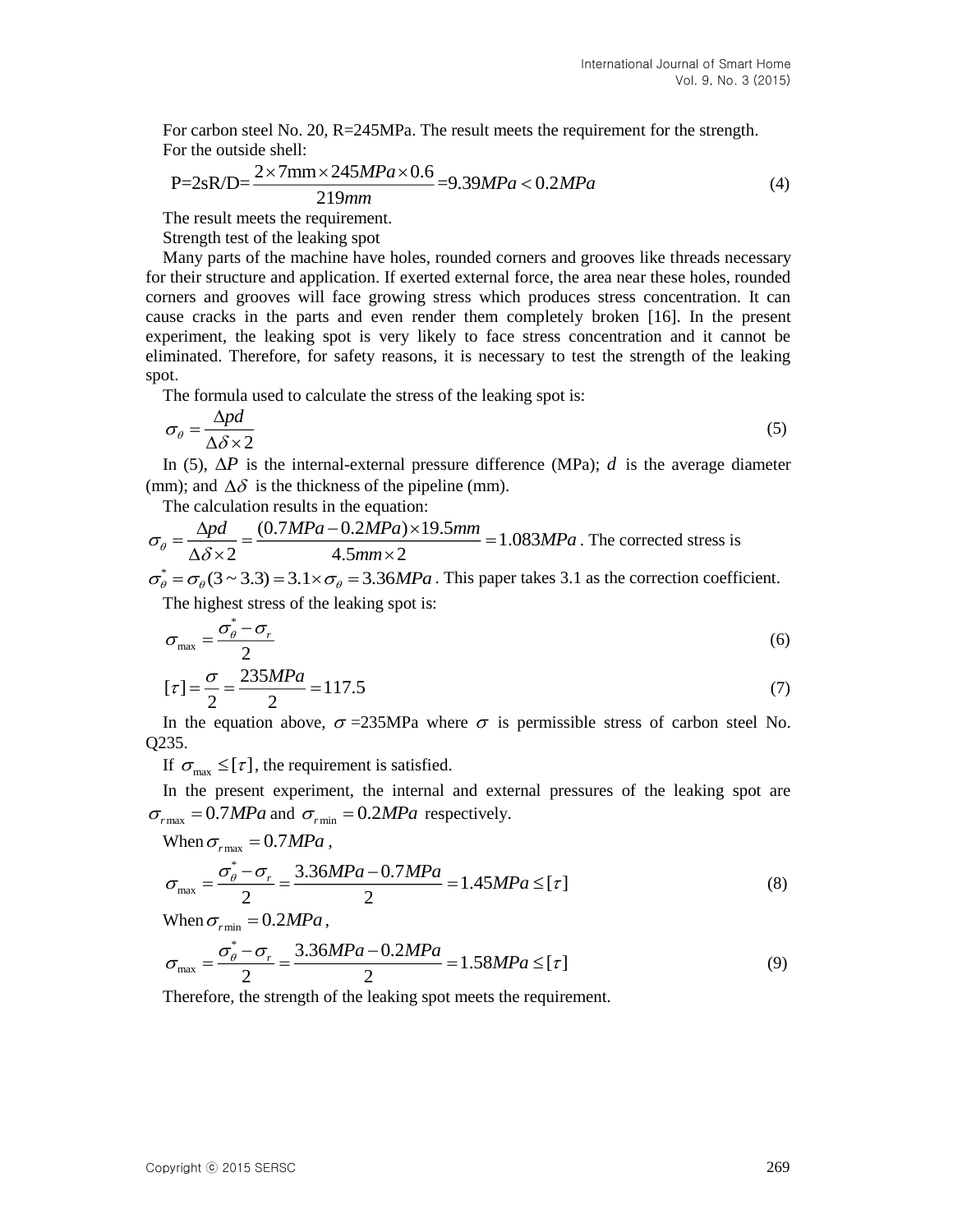# **4. Data analysis**

### **(1) Variation of Amplitude and Frequency Spectrum of Acoustic Emission Signals of Leakage Versus Pressure**

① Acoustic emission signals of leakage were analyzed with the frequency-spectrum analyzing module in the online detection system. Figure 3 shows the waveform and the frequency spectrum of acoustic emission signals of leakage when the internal pressure is 0.45MPa and 0.25MPa.

1) When the pressure is 0.25MPa, leakage signals amplitude is about 3V. When the pressure is 0.45MPa, the amplitude increases to 5V. The conclusion reached is that under the same leakage aperture, the amplitude of acoustic emission signals of leakage continues to increase versus the internal pressure. The frequency of acoustic emission signals of leakage mainly concentrates between 0~300 kHz.



**(a) The Internal Pressure is 0.25Mpa**



**(b) The Internal Pressure is 0.45Mpa**

## **Figure 3. Waveform and Frequency Spectrum of Acoustic Emission Signals of Leakage under Different Pressures**

② Acoustic emission signals of leakage were analyzed with the wave composition module in the online detection system and the percentage of energy at each frequency was computed. Figure 4 shows the energy percentage at each frequency.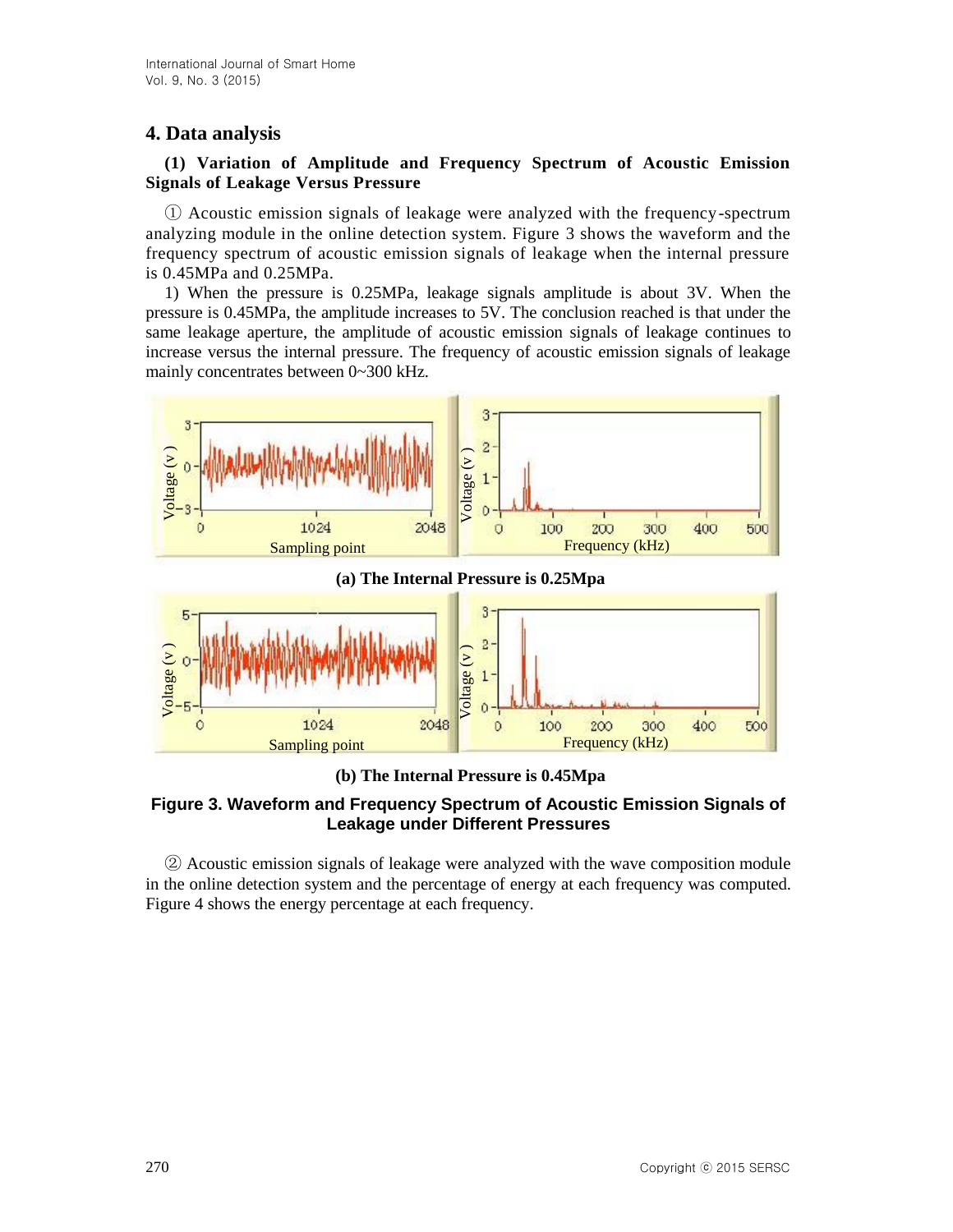16





(a) The internal pressure is 0.25Mpa (b) The internal pressure is 0.45Mpa

**Figure 4. Energy Percentage at Each Frequency**

When the internal pressure is increased from 0.25MPa to 0.45MPa, energy at each frequency has no significant change. This is because during the leakage, the internal pressure exceeds critical pressure, which blocks the leakage. If the leakage aperture remains unchanged, peak frequency of the leakage noises would not change.

③At 1mm of leaking spot, variations of acoustic emission signals of leakage of the pipeline and acoustic emission signals of leakage of the jacketed piping versus pressure were compared, as shown in Figure 5:

f leakage of the jacketed piping versus pressure were compared, as shown in Figure 5:



#### **Figure 5. Acoustic Emission Signals of Leakage in Inner Pipeline and the Jacketed Piping Versus Pressure**

As the pressure is increased, both curves continue to rise, indicating that the signals are growing stronger. The amplitude of acoustic emission signals of leakage of the pipeline is higher than that of the jacketed piping. This is more obvious under high pressure than under low pressure. The explanation is that when the pressure increases, the movement of gas is faster, creating louder voice and resulting in higher amplitude. When the leakage occurred in the pipeline, as the sensor is very close to the leaking spot, signals collected by the sensor can be seen as the source signal. When the leakage occurred in the jacketed piping, signals collected by the sensor are noises transmitted from the outer pipeline. When the signals touch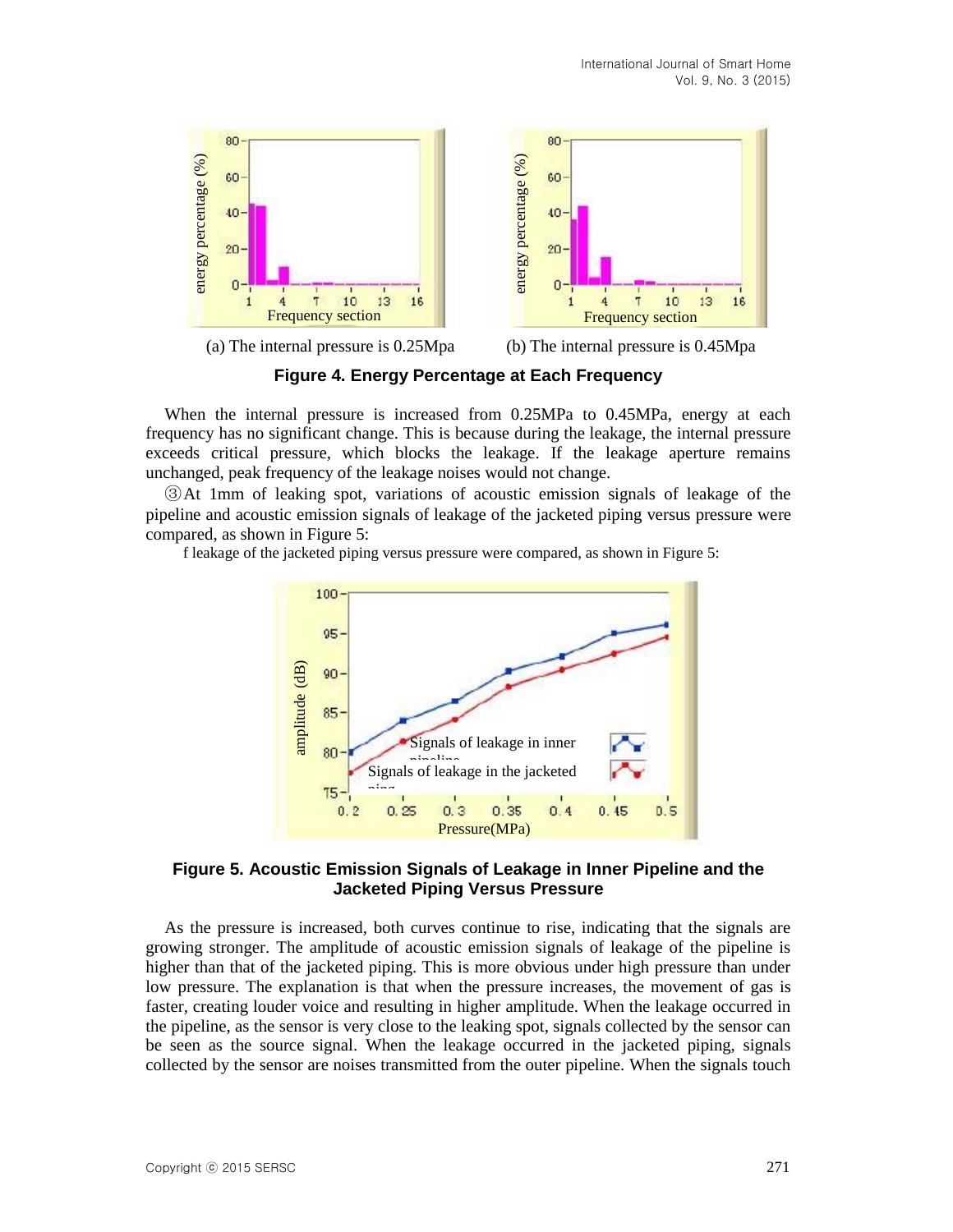the outer pipeline, the energy would be reduced. So the amplitude of signals of leakage in the jacketed piping is a little lower than those in the pipeline.

### **(2) Variation of Waveform and Frequency Spectrum of Acoustic Emission Signals of Leakage Versus Leakage Aperture**

Figure 6 shows waveform and frequency spectrum of acoustic emission signals of leakage under different leakage apertures when the internal pressure is 0.3Mpa. It can be seen that:

 $\Phi$  Waveforms were compared. It is found that signals present different amplitudes under different apertures. A big leakage aperture corresponds to big amplitude.

○2 The frequency spectrums at different leaking spots are compared. Leakage aperture has great influence on the frequency energy of acoustic emission signals of leakage but little influence on the frequency distribution. The frequency of signals mainly concentrates between 0~300 kHz.



(b) 3mm leaking spot

#### **Figure 6. Waveform and Frequency Spectrum of Acoustic Emission Signals of Leakage at Different Leakage Spots**

#### **(3) Variation of Leakage Signal Amplitude Versus Liquid Media**

Heater cannot only be used at the power plan, but also serve as chemical reactor in the petrochemical engineering devices. A heater consists of inner pipeline and outer pipeline. The transmission media in the inner pipeline of the heater is water or raw materials while that in the outer pipeline, vapor, hot water, refrigerant or PCB carrier.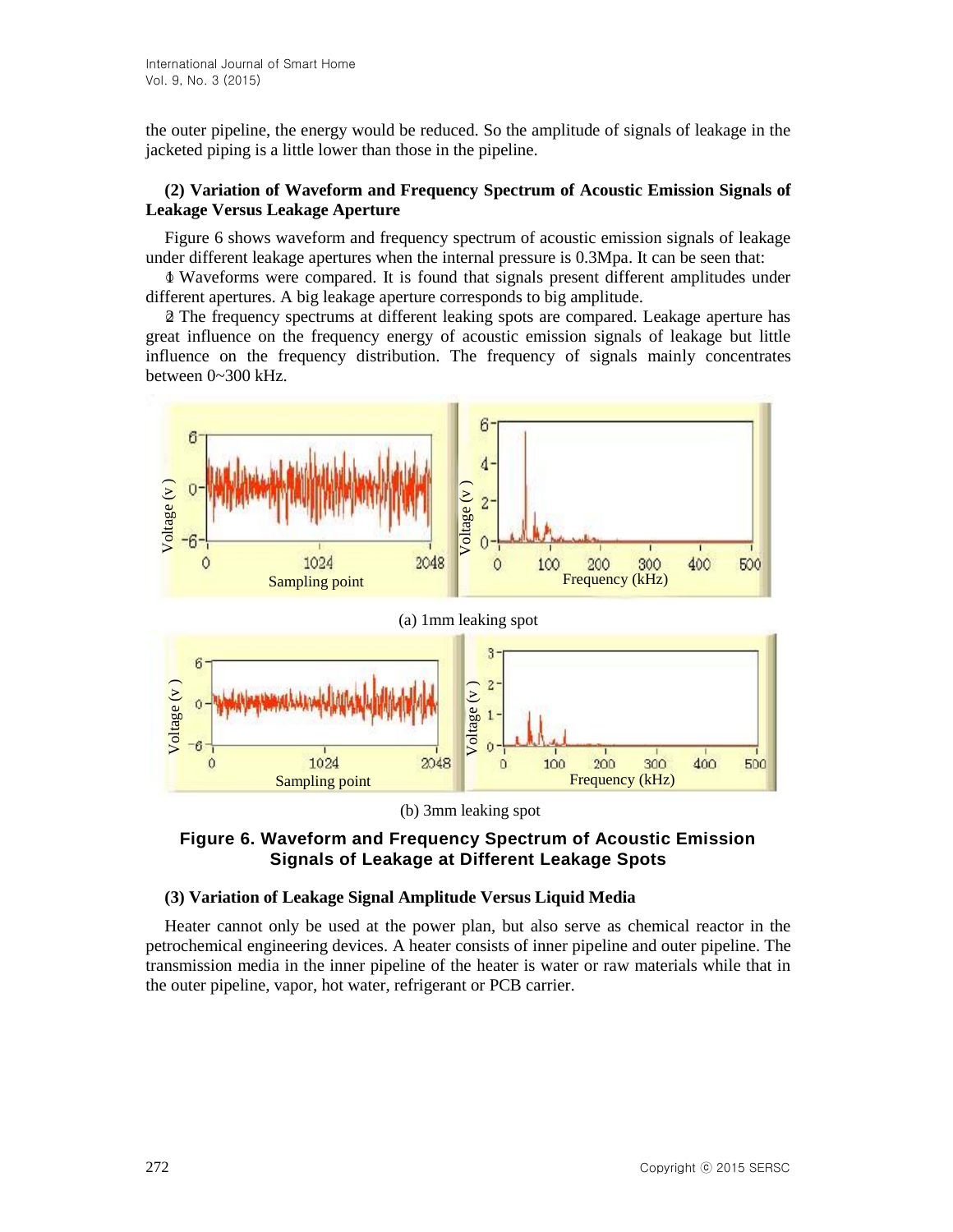

**Figure 7. Leakage Signal Amplitude Versus Internal Pressure**

From Figure 7, it can be seen that when the internal pressure increases, the signal energy also increases. The amplitude of acoustic emission signals of leakage is the largest when there is no liquid in the outer pipeline and the smallest when there are static liquid in the outer pipeline. This indicates that when leakage occurred in the inner pipeline, liquid in the outer pipeline would hinder the transmission of static liquid in the outer pipeline. The amplitude of acoustic emission signals of leakage is higher when there is flowing liquid in the outer pipeline than under the condition of static liquid, which is because flowing liquid also produces noises that harass the detection of acoustic emission signals of leakage.

#### **(4) Variation of Leakage Signal Amplitude Versus Transmission Distance**

Figure 8 shows the variation of leakage signal amplitude versus transmission distance when the internal pressure is 0.25MPa.



**Figure 8. Leakage Signal Amplitude Versus Transmission Distance**

It can be concluded that as the transmission distance increases, the amplitude of acoustic emission signals of leakage gradually reduces. The amplitude of acoustic emission signals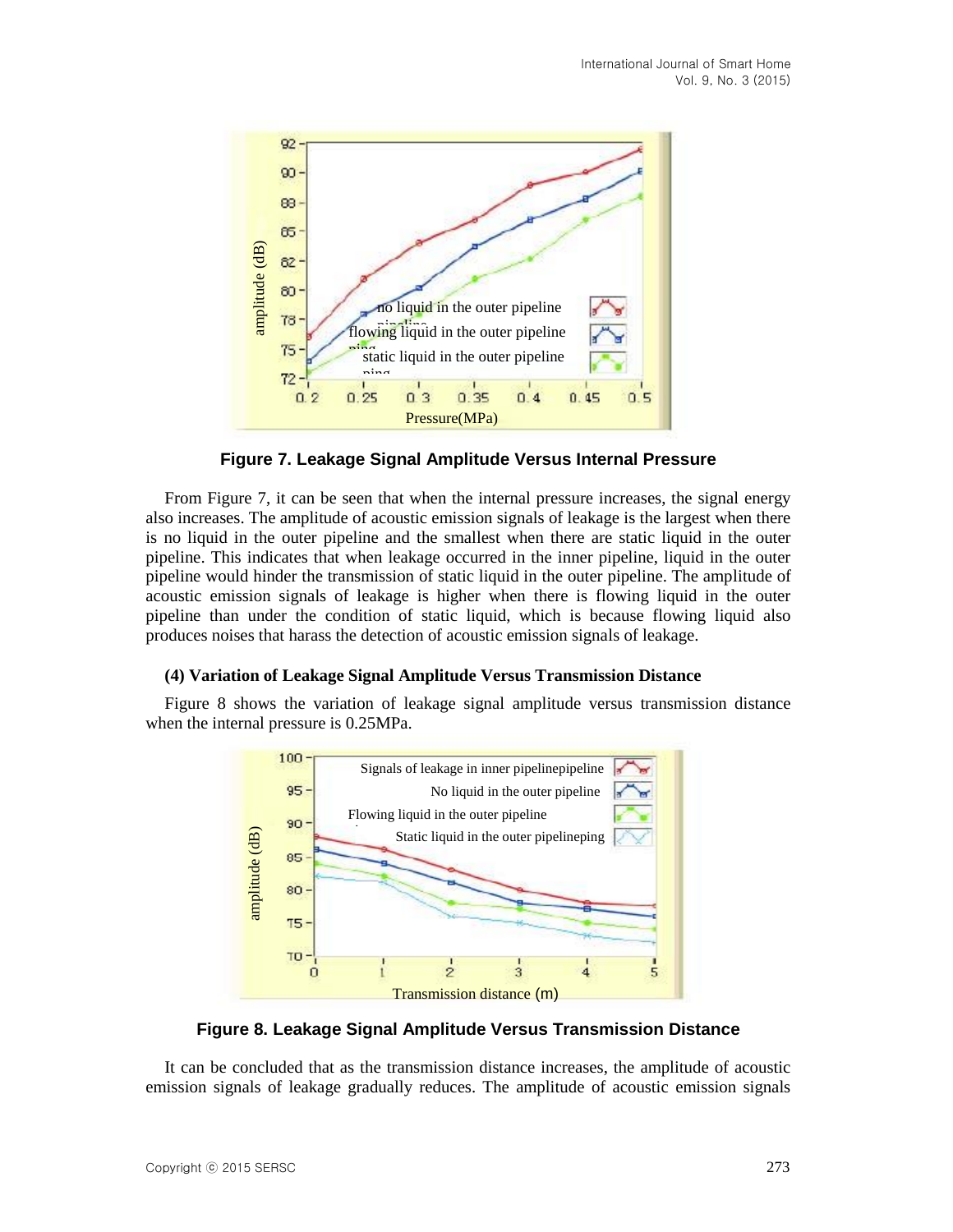under the condition of static liquid reduces the most significant, which further proves that the liquid in the outer pipeline interferes with the transmission of acoustic emission signals.

## **5. Conclusion**

Variations of acoustic emission signals of leakage of the heater versus inner pressure, leakage aperture, transmission distance and liquid state in the outer pipeline were studied. By changing one of the four factors each time, leakage failure reasons were concluded:

(1) The amplitude and energy of acoustic emission signals of leakage increased versus pressure. From the frequency spectrum of acoustic emission signals, the frequency is mainly concentrated between 0~300 kHz. Energy at each frequency has no significant change. This is because during the leakage, the internal pressure exceeds critical pressure, which blocks the leakage. If the leakage aperture remains unchanged, peak frequency of the leakage noises would not change.

(2) As the pressure is increased, both curves continue to rise, indicating that the signals are growing stronger. The amplitude of acoustic emission signals of leakage of the pipeline is higher than that of the jacketed piping. This is more obvious under high pressure than under low pressure. The explanation is that when the pressure increases, the movement of gas is faster, creating louder voice and resulting in higher amplitude. When the leakage occurred in the pipeline, as the sensor is very close to the leaking spot, signals collected by the sensor can be seen as the source signal. When the leakage occurred in the jacketed piping, signals collected by the sensor are noises transmitted from the outer pipeline. When the signals touch the outer pipeline, the energy would be reduced. So the amplitude of signals of leakage in the jacketed piping is a little lower than those in the pipeline.

(3) Under different leakage apertures, the amplitudes of acoustic emission signals are distinct. A big leakage aperture corresponds to big amplitude. Leakage aperture has great influence on the frequency energy of acoustic emission signals of leakage but little influence on the frequency distribution. The frequency of signals mainly concentrates between 0~300kHz.

(4) The amplitude of acoustic emission signals of leakage is the largest when ther e is no liquid in the outer pipeline and the smallest when there are static liquid in the outer pipeline. This indicates that when leakage occurred in the inner pipeline, liquid in the outer pipeline would hinder the transmission of static liquid in the outer pipeline. The amplitude of acoustic emission signals of leakage is higher when there is flowing liquid in the outer pipeline than under the condition of static liquid, which is because flowing liquid also produces noises that harass the detection of acoustic emission signals of leakage.

(5) As the transmission distance increases, the amplitude of acoustic emission signals of leakage gradually reduces. The amplitude of acoustic emission signals under the condition of static liquid reduces the most significant, which further proves that the liquid in the outer pipeline interferes with the transmission of acoustic emission signals.

## **Acknowledgements**

Foundation item: Nature Science Foundation of Henan Science and Technology Bureau (141008) (141080); Major science and technology research plan project in Henan province (142102110028);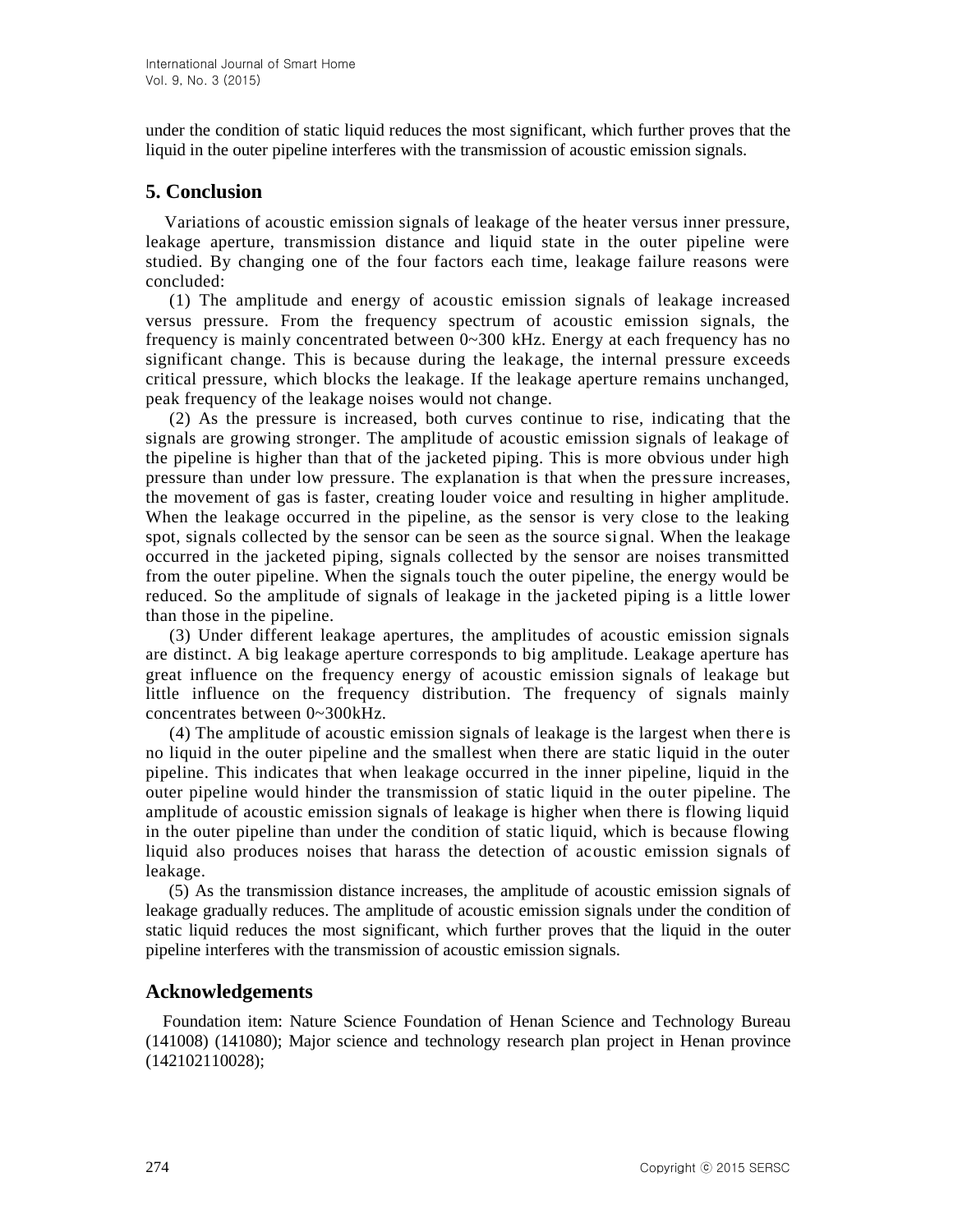## **References**

- [1] G. Heo and S. K. Lee, "Internal leakage detection for feedwater haters in power plants using neural networks", Expert Systems with Applications, vol. 39, Issue 5, **(2012)** April, pp. 5078-5086.
- [2] M. G. Reddy, "INFLUENCE OF THERMAL RADIATION ON NATURAL CONVECTION BOUNDARY LAYER FLOW OF A NANOFLUID PAST A VERTICAL PLATE WITH UNIFORM HEAT FLUX", International Journal of Heat and Technology, vol. 32, no. 1, 2, **(2014)**, pp. 1-7.
- [3] M. J. Eaton, R. Pullin and K. M. Holford, "Acoustic emission source location in composite materials using Delta T Mapping", Composites Part A: Applied Science and Manufacturing, vol. 43, Issue 6, **(2012)** June, pp. 856-863.
- [4] S. Hao, J. Shuguang, W. Lanyun and W. Zhengyan, "King factor of the strata overlying the gob and a threedimensional numerical simulation of the air leakage flow field", Mining Science and Technology (China), vol. 21, Issue 2, **(2011)** March, pp. 261-266.
- [5] S. Ghosh, D. Mukhopadhyay and S. K. Saha, "An experimental analysis of subcooled leakage flow through slits from high pressure high temperature pipelines", International Journal of Pressure Vessels and Piping, vol. 88, Issues 8–9, **(2011)** August–September, pp. 281-289.
- [6] D. A. Ghertner and M. Fripp, "Ding away damage: Quantifying environmental leakage through consumptionbased, life-cycle analysis", Ecological Economics, vol. 63, Issues 2–3, **(2007)** August 1, pp. 563-577.
- [7] W. M. Chambers, N. J. Mc and C. Mortensen, "Toperative leakage and abscess formation after colorectal surgery", Best Practice & Research Clinical Gastroenterology, vol. 18, Issue 5, **(2004)** October, pp. 865-880.
- [8] C.-M. Keum, J.-H. Bae, M.-H. Kim, W. Choi and S.-D. Lee, "Ution-processed low leakage organic fieldeffect transistors with self-pattern registration based on patterned dielectric barrier", Organic Electronics, vol. 13, Issue 5, **(2012)** May, pp. 778-783.
- [9] H. Román-Flores, A. Flores-Franulič and Y. Chalco-Cano, "fuzzy integrals", Applied Mathematics and Computation, vol. 204, Issue 1, **(2008)** October 1, pp. 178-183.
- [10] C. Lei and P. Zou, "Application of neural network in heating network leakage fault diagnosis", Journal of Southeast University, vol. 26, no. 2, pp. 173-176.
- [11] D. S. Reddy, G. S. Sarma and K. Govardhan, "NUMERICAL STUDY OF MHD, THERMAL RADIATION FREE COVECTION HEAT AND MASS TRANSFER FROM VERTICAL SURFACES IN POROUS MEDIA CONSIDERING SORET AND DUFOUR EFFECTS", International Journal of Heat and Technology, vol. 32, no. 1 & 2, **(2014)**, pp. 179-184.
- [12] S. E. Rafiee, M. Rahimi and N. Pourmahmoud, "THREE-DIMENSIONAL NUMERICAL INVESTIGATION ON A COMMERCIAL VORTEX TUBE BASED ON AN EXPERIMENTAL MODEL - PART I: OPTIMIZATION OF THE WORKING TUBE RADIUS", International Journal of Heat and Technology, vol. 31, no. 1, **(2013)**, pp. 49-56.
- [13] D. H. Zhou, X. He, Z. Wang, G.-P. Liu and Y. D. Ji, "Leakage Fault Diagnosis for an Internet-Based Three-Tank System: An Experimental Study", IEEE Transactions on Control Systems Technology, **(2011)** June 13.
- [14] E. Tuncay and Y. Obara, "Comparison of stresses obtained from Acoustic emission and Compact Conical-Ended Borehole Overcoring techniques and an evaluation of the Kaiser Effect level", Bulletin of Engineering Geology and the Environment, vol. 71, no. 2, **(2012),** pp. 367-377.
- [15] S. E. Rafiee, M. Rahimi and N. Pourmahmoud, "THREE-DIMENSIONAL NUMERICAL INVESTIGATION ON A COMMERCIAL VORTEX TUBE BASED ON AN EXPERIMENTAL MODEL - PART I: OPTIMIZATION OF THE WORKING TUBE RADIUS", International Journal of Heat and Technology, vol. 31, no. 1, **(2013)**, pp. 49-56.
- [16] Q. Dai, K. Ng, J. Zhou, E. L. Kreiger and T. M. Ahlborn, "Damage investigation of single-edge notched beam tests with normal strength concrete and ultra-high performance concrete specimens using acoustic emission techniques", Construction and Building Materials, vol. 31, **(2012)** June, pp. 231-242.